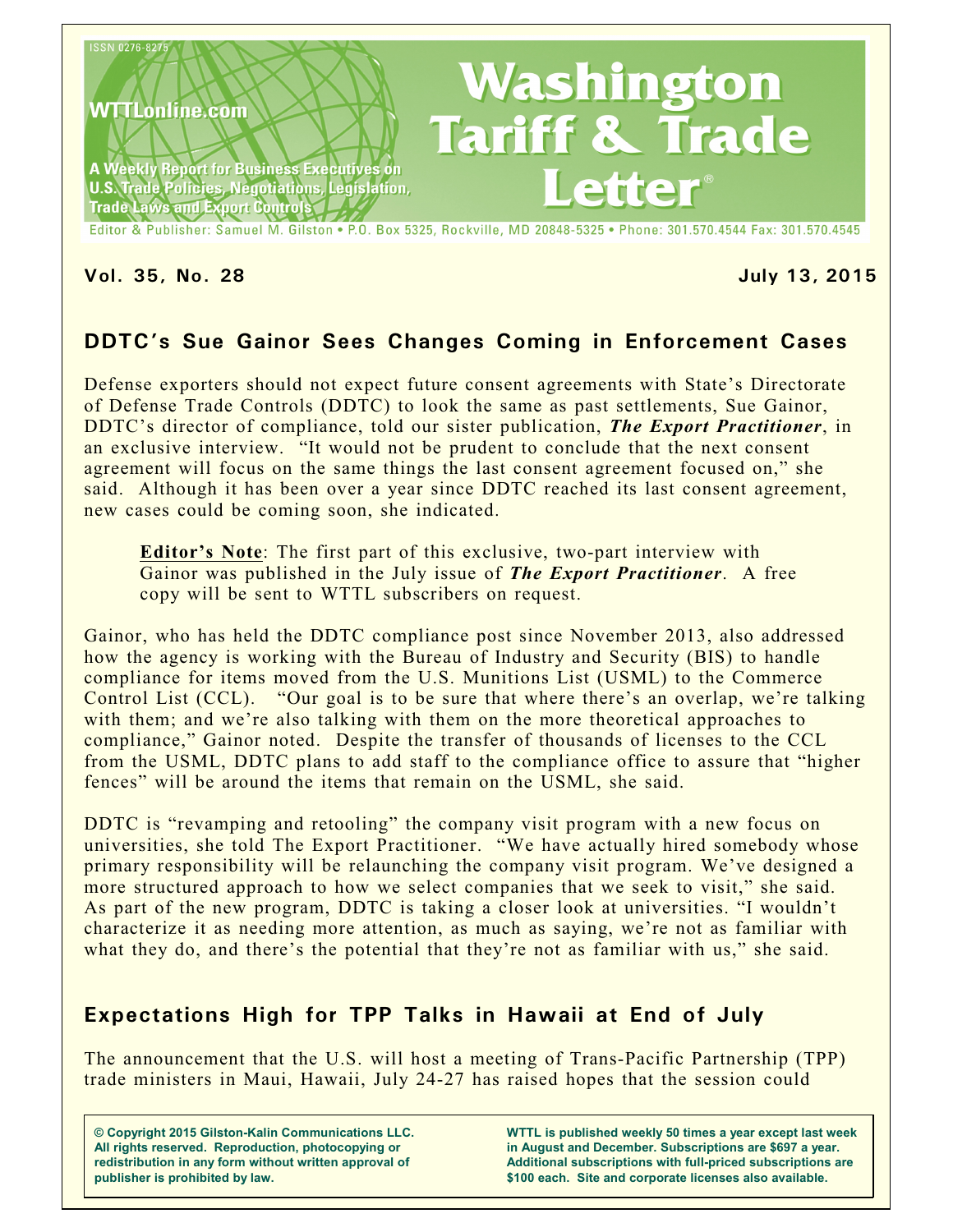produce an agreement that will bring negotiations close to a conclusion, if not in July, shortly afterward. U.S. Trade Representative (USTR) Michael Froman will head to the meeting with fast-track trade promotion authority (TPA) in his pocket, while his counterparts will no longer be able to hide behind the lack of TPA to avoid making a deal.

Ahead of the meeting, Acting Deputy USTR Wendy Cutler flew to Japan July 7 for another round of bilateral talks with Japanese officials on market access and automotive trade. As with the other TPP partners, Tokyo has held back from making the painful concessions it needs to make to get into a TPP deal, and the latest talks will determine whether the government of Prime Minister Shinzo Abe is serious about entering into an agreement.

The endgame for TPP negotiations was also signaled by the visit to Washington July 6-8 of the secretary general of the Vietnamese Communist Party Nguyen Phu Trong. The Communist official, who is the de facto leader of the government, had a lengthy meeting with President Obama July 7, and the two governments issued a joint vision statement covering a wide range of bilateral issues, including TPP. In an appearance with Obama and in speeches at other venues in Washington, Trong gave few details on what Hanoi is willing to give in the negotiations.

In the vision statement, the two countries said they "expect to work in close coordination with the other negotiating parties to conclude the ambitious and comprehensive Trans-Pacific Partnership (TPP) agreement as soon as possible and to carry out whatever reforms may be necessary to meet the high standards of the TPP agreement, including as necessary with respect to commitments relating to the 1998 ILO [International Labor Organization] Declaration of Fundamental Principles and Rights at Work."

During his appearance at the White House with Trong, Obama said the leaders discussed "the enormous potential of a high-standards trade agreement that raises labor standards, raises environmental standards, and could potentially create significant job growth and prosperity for both the Vietnamese and the American people."

Trong's statements didn't satisfy Rep. Sander Levin (D-Mich.), ranking member of the House Ways and Means Committee. "Labor reform in Vietnam must mean more than lip service – it must mean concrete action that complies with basic international standards before, not after, an agreement," he said in a statement. "It must be made clear during the General Secretary's visit that TPP will require meaningful implementation of international standards so there's a real right of assembly, including the right of workers to choose their representatives and their own organizations at all levels," he added.

In the joint statement and in a speech to the Center for Strategic and International Studies (CSIS) July 8, Trong emphasized the geopolitical and defense relationship between Hanoi and Washington. While TPP will be a cornerstone for future bilateral relations, Trong made it clear that cooperation on defense and military aid will play a larger role, particularly in addressing Vietnam's conflict with China over islands in the South China Sea and freedom of navigation in those waters.

At CSIS, Trong said human rights issues "should not be an obstacle to the growing momentum of bilateral ties." Asked about the arrests of dissidents in Vietnam, he said those in jail were arrested "because they violated the law." He said his country is amending its laws to increase human rights and freedom of expression, but "at the same

> **© Copyright 2015 Gilston-Kalin Communications LLC. All rights reserved. Reproduction, photocopying or redistribution in any form without approval of publisher is prohibited by law.**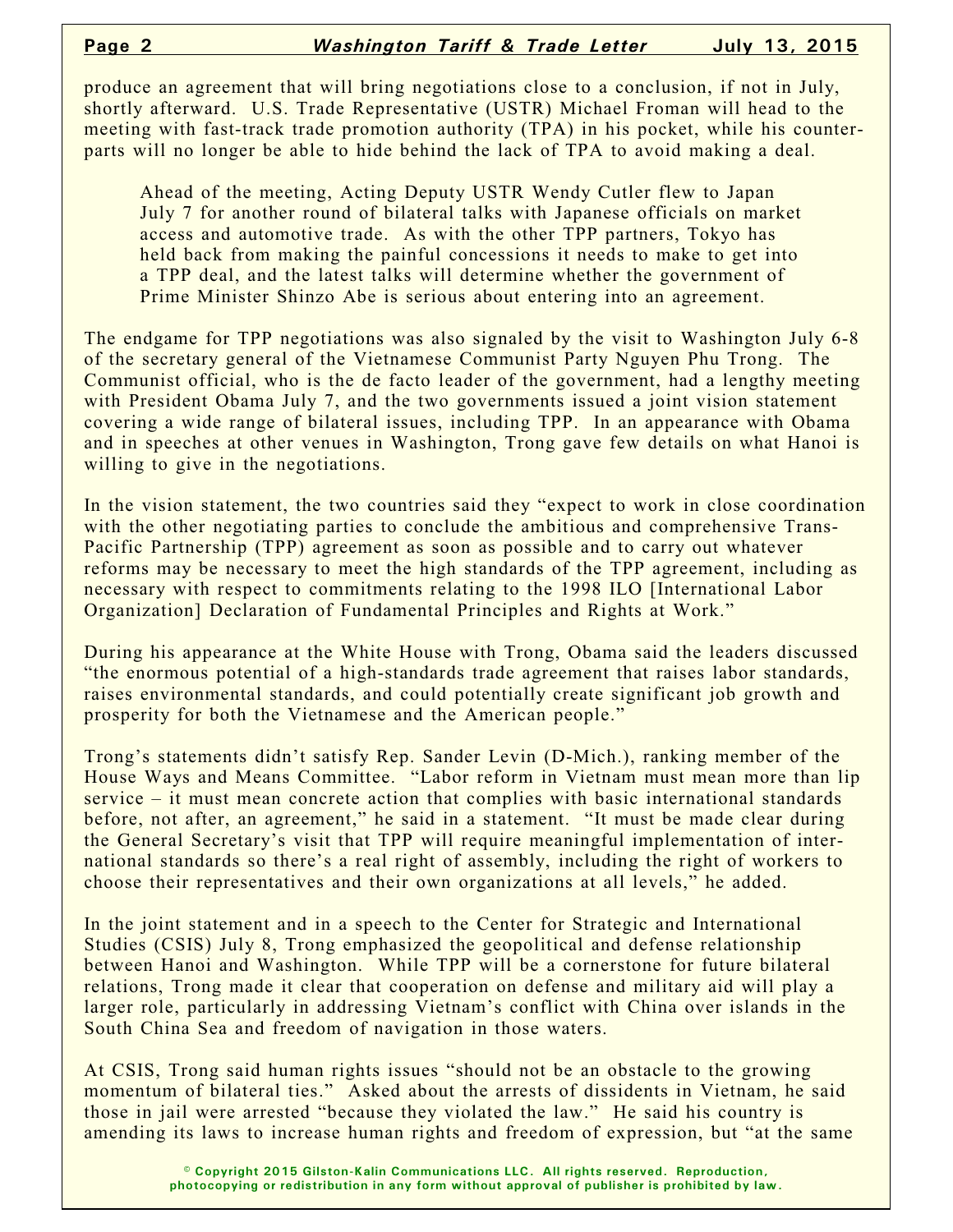time, we must recognize that the rights of each individual be put in the context of the collective rights of the community," which sounded like code for the Communist Party.

#### **EU Parliament Insists on Retaining Rules Under TTIP Deal**

The European Union's (EU) Parliament adopted recommendations July 8 for what it expects to see in a final U.S.-EU Transatlantic Trade and Investment Partnership (TTIP) deal, insisting that many of the current EU rules and policies remain untouched by the agreement. Just as Congress laid out its trade negotiating wish list in the fast-track trade promotion authority (TPA) bill enacted June 29, the Parliament's advice could become critical to a final deal because the Parliament, just like Congress, will have to approve implementation of any final accord under EU law.

"As parliamentarians, it is our democratic duty to shape this process. If it is to work for the benefit of the people, then it cannot be left in the hands of the negotiators alone," said Bernd Lange, chairman of the Parliament's international trade committee and a German member of the Socialist and Democrats Alliance, during the debate on the recommendations. "That is why we have drafted this resolution and spelt out the principles for the kind of trade agreement we want the Commission to conclude," he added. The resolution was approved by a 436-241 vote, with 32 abstentions.

After the vote, EU Trade Commissioner Cecilia Malmstrom told the Parliament she welcomed the debate. "I hope the debate has also clarified some of the things TTIP will not do: TTIP will not in any way affect EU public services, nor will it in any way undermine the power of EU or national Parliaments. And it will certainly not undercut core EU legislation in areas such as food safety or environmental protection. These fears are unfounded. TTIP is about delivering quality jobs and high standards, and about building a partnership that allows Europe to be a shaper of globalization, not its passive observer."

Among the 69 recommendations adopted, a key section continues to support creation of an investor-state dispute-settlement (ISDS) mechanism but with certain conditions. The Parliament wants ISDS to be "limited to post-establishment provisions and focus on national treatment, most-favoured nation, fair and equitable treatment and protection against direct and indirect expropriation," with protections and definitions "drawn up in a precise legal manner" to protect the right to regulate in the public interest.

The lawmakers also call for ISDS to "ensure that foreign investors are treated in a nondiscriminatory fashion, while benefitting from no greater rights than domestic investors." They want to replace ISDS with a new system that "is subject to democratic principles" and scrutiny, where potential cases are treated in a transparent manner by publicly appointed, independent professional judges in public hearings and which includes an appellate mechanism, where consistency of judicial decisions is ensured, the jurisdiction of courts of the EU and of the Member States is respected, and where private interests cannot undermine public policy objectives."

Malmstrom agreed that "the old system of investor-state dispute settlement should not and cannot be reproduced in TTIP." She said Parliament's call for a new system "must be heard, and it will be." Malmstrom noted that she had proposed changes to the ISDS system in May. "I will now press ahead to flesh these out, and transform them into legal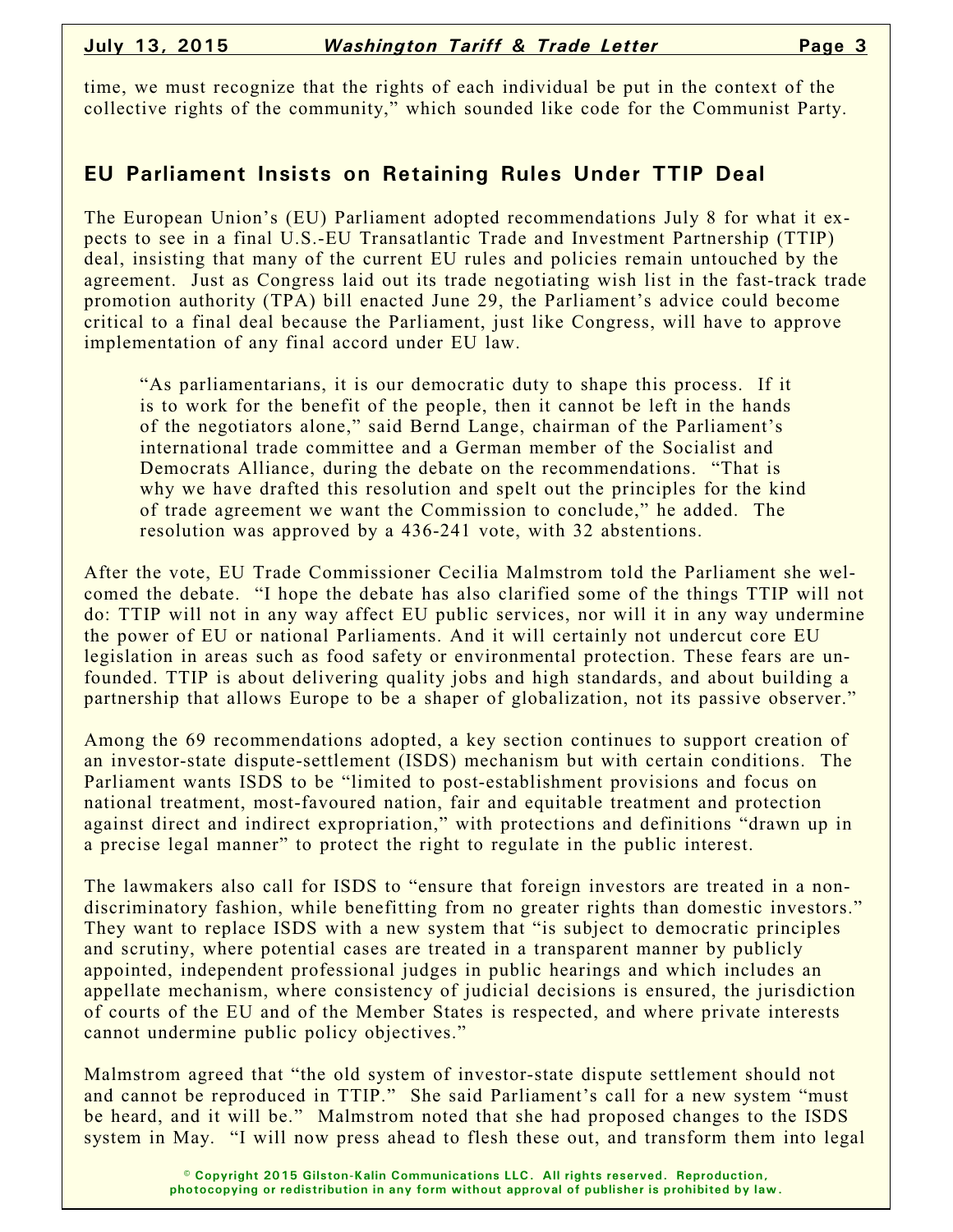proposals, so that these further reforms can be incorporated into Europe's proposals for TTIP," she promised. The Parliament resolution also calls for eliminating agriculture tariffs "while respecting that there are a number of sensitive agricultural and industrial products on both sides" that will need appropriate transitional periods and quotas and in a few cases their exclusion. The resolution also seeks inclusion of a "safeguard clause" that could be invoked when a rise in imports threatens to harm domestic production.

In the services section, the Parliament recognizes that the EU has "offensive issues" that are important to European industries. These include engineering, professional services, telecommunication, financial or transport services. It says TTIP provisions on services should include a "hybrid list approach" using a "positive lists" for market access where services open to foreign companies are explicitly mentioned and "new services are excluded."

It would allow flexibility to bring "services of general economic interest" back into public control while taking into account the emergence of new and innovative services and use a "negative list approach" for national treatment. Among the U.S. restrictions that it wants removed are the Jones Act, Foreign Dredging Act, the Federal Aviation Act and the U.S. Air Cabotage law plus capital restrictions on foreign ownership of airlines. The Parliament wants any deal to exclude services of general economic interest, including but not limited to water, health, social services, social security systems and education.

The Parliament also urges EU negotiators to specify that nothing in TTIP will prevent the EU or member states from subsidizing or providing financial support to cultural industries and cultural, educational, audiovisual and press services. In addition, it wants the deal to recognize "that, where the EU and the U.S. have very different rules, there will be no agreement, such as on public healthcare services, GMOs, the use of hormones in the bovine sector, REACH and its implementation, and the cloning of animals for farming purposes, and therefore not to negotiate on these issues."

### **Night-Vision Proposals May Be Sent Back to Drawing Board**

BIS and DDTC officials will need lots of coffee and their reading glasses to get through the thousands of pages of comments they received from industry on proposed changes to USML Category XII (night vision) and CCL Category 6. The comments from dozens of trade groups, anonymous individuals, companies and universities, which were posted on their websites July 8, show the officials correctly anticipated that they would probably need to repropose the changes before going to a final rule (see **WTTL**, May 11, page 6).

The proposals were supposed to offer industry a "bright line" between military and commercial uses of thermal imaging products. The comments indicate that the line still isn't that clear.

The changes "constitute a technology dragnet that will be rife with unintended negative consequence and strategic damage to the United States," Princeton Instruments said in its comments to both BIS and State. "It will be tantamount to scientific book burning in its effects on the U.S. industrial base and on university research. And ultimately, it will have an opposite effect to what is intended on foreign availability," it argued. FLIR took issue with the use of technical parameters to distinguish between military and commercial applications. "There is a basic flaw with this proposed language in trying to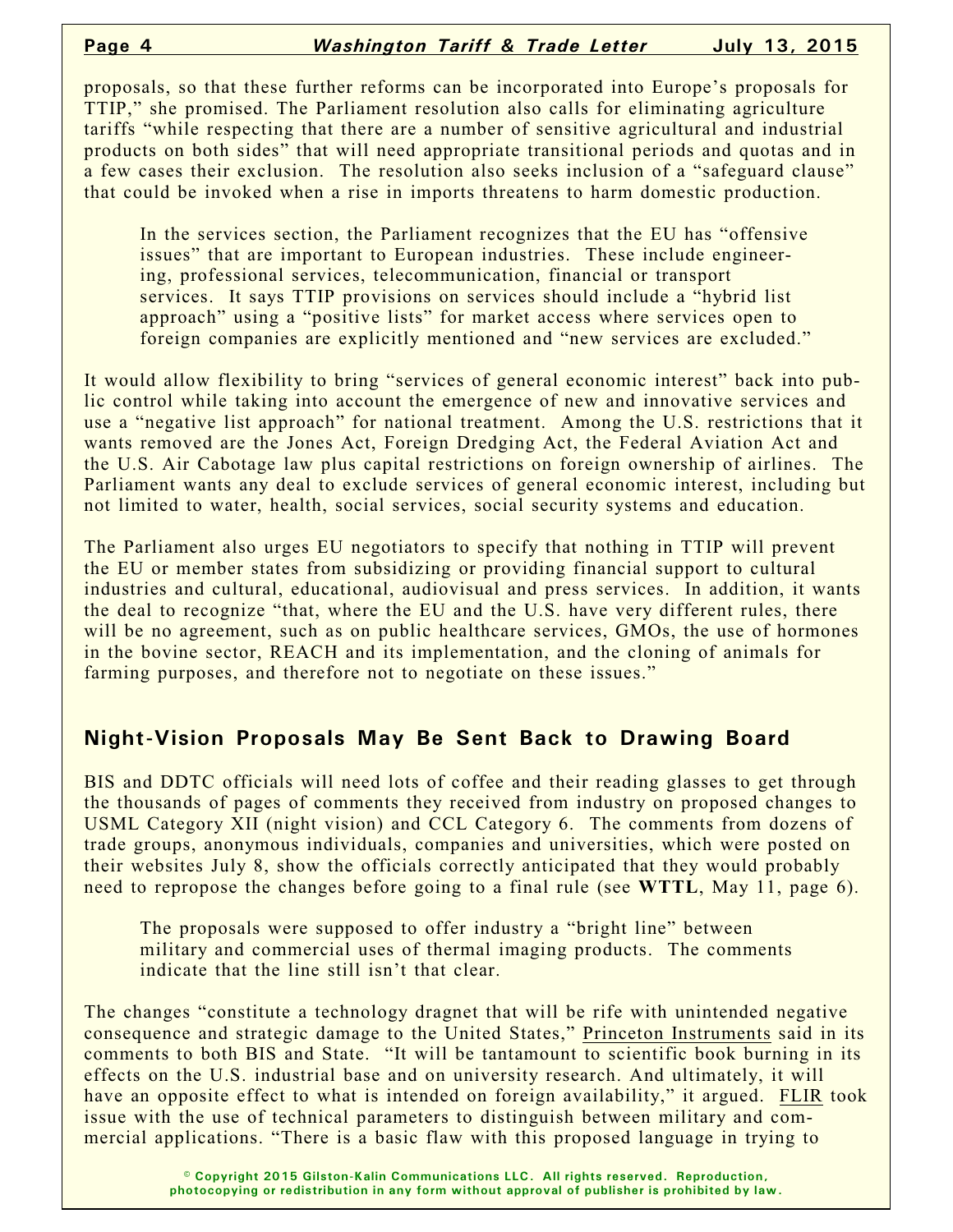identify military parameters on items that are inherently dual-use. For example, infrared focal plane arrays (IRFPA) are typically designed to a general performance standard and it isn't until the IRFPA is installed into a higher-level system that the militarization occurs. The same IRFPA may be installed in a commercial thermography camera that is also installed into a thermal weapon sight," it wrote to DDTC.

Other comments included hundreds of pages of catalogs and research papers purportedly showing that the proposals would define as USML products already in commercial use. The comments also identified websites for companies in China that offer many of the items that would remain on the USML and will send the products anywhere in the world overnight.

The comments addressed proposed Category XII(b)(3), which would control laser distance measuring devices with a laser output wavelength exceeding 1,000 nm. "Some of the devices in common commercial use exceed the wavelength threshold in the proposed listing. For example, the 3D laser scanner 'Surphaser Model 105HSX', marketed by a company in Redmond WA, has a laser output of 1550 nm," Boeing wrote. "Given the important role of laser rangefinders in commercial production processes, narrowly scoped controls that do not capture items in commercial use are critical," it added.

BAE Systems said "one cause of concern" is the use of "greater than" and "less than" but no mention of "equal to" for particular technical thresholds. "Neither the USML or CCL addresses 'equal to 640', and some of our FPAs [focal plane arrays] are at 640. This makes it unclear as to which regulation 640X480 microbolometer FPAs are controlled," it wrote. BAE said the language should be changed to include "equal to" in the regulation where it pertains. "If 'equal to' is added to the USML, then we can determine that the 640X480 FPAs will remain export-controlled by State; if 'equal to' is added to the CCL, then the 640X480 FPAs will move to Commerce," it noted.

Universities were also concerned about the proposals' effect on their research. The University of California (UC) expressed concerns over the classification of infrared sensors. "While we understand the value of night vision technology in defense applications, we believe that too many infrared sensors would be subject to ITAR control under the proposed regulations, which would greatly affect our academic pursuits and make it more difficult to use them in domestic research or to export to scientific installations outside the U.S., such as astronomical observatories. Some of these devices are already in use and currently EAR controlled," UC wrote to State.

### **Leaks of Draft Text Leave Services Talks Unfazed**

The release of secret draft texts by Wikileaks of a Trade in International Services (TISA) agreement appear to have had no impact on the 13th round of negotiations held in Geneva the week of July 6 (see **WTTL**, July 6, page 7). The released texts showed negotiators are "taking a very workmanlike" approach to drafting an agreement, said one source close to the talks. The released texts also show what can be achieved when negotiations involve only countries that choose to participate, he added.

The latest session was billed as a "stocktaking" on the status of negotiations, with a focus on how to accelerate the talks toward a possible conclusion in 2016. While another round of formal talks is likely to be held in October or November, negotiators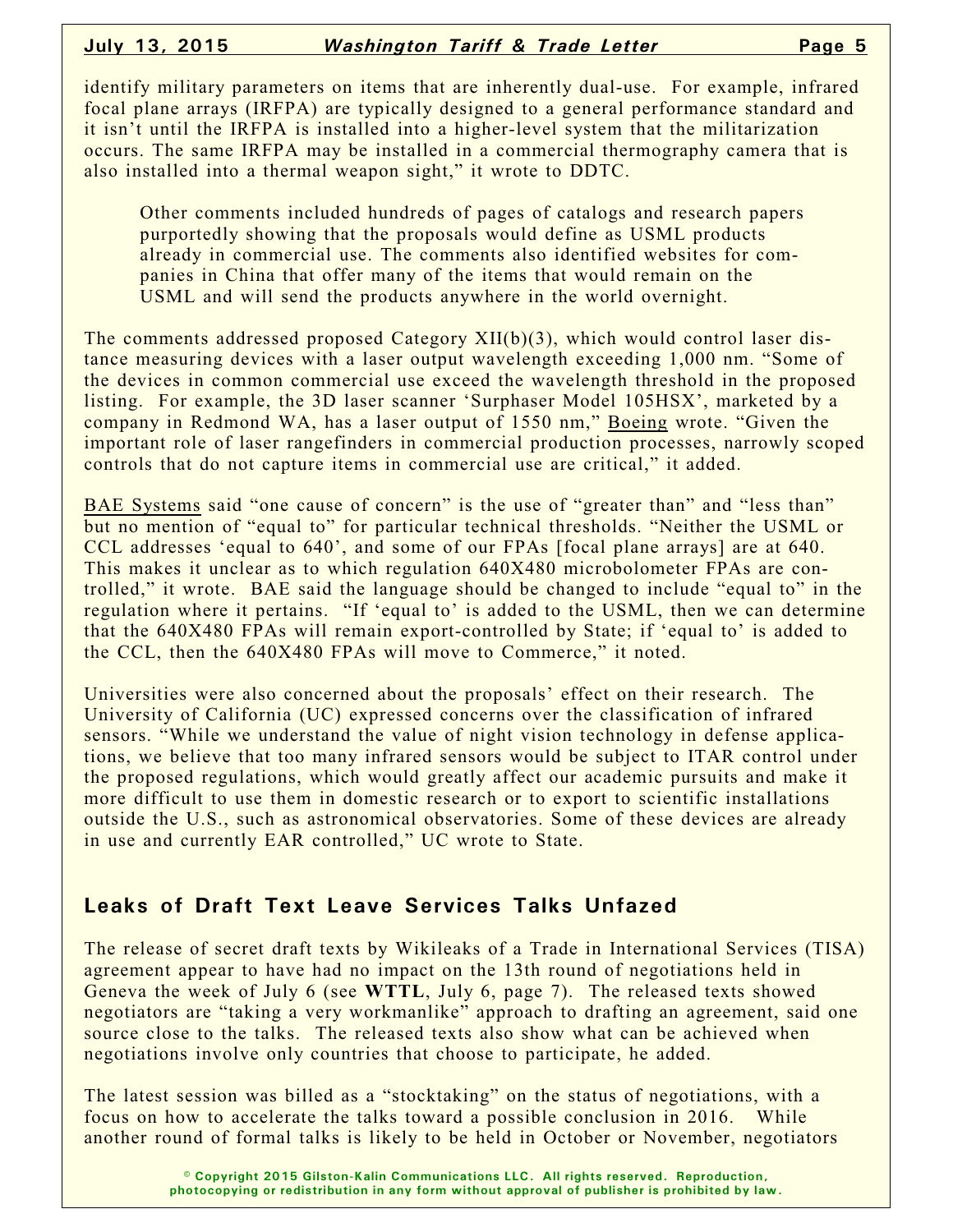anticipate more bilateral discussions on improving specific market access offers. Ahead of the meeting, the European Union issued a statement calling on all TISA participants to table complete market access offers by the end of the summer. "For the EU, trade in services is of strategic importance, the sector accounting for some three-quarters of EU gross domestic product (GDP) and of EU jobs," it said. "Within the EU, cross-border trade in services accounts for around 30% of EU trade, and Foreign Direct Investment (FDI) in Services (to be covered by the scope of the future agreement) represents around 70% of the EU's FDI flows and around 60% of our FDI stock," it added.

Also discussed in Geneva were the treatment of domestic regulations and professional qualifications, as well as financial services and telecommunications. The talks also addressed the movement of natural persons under socalled Mode 4 for services, an issue that has become extremely sensitive for U.S. negotiators in the face of congressional concerns about any changes in immigration policies.

#### **BIS Clarifies, Corrects New Satellite Controls**

When BIS officials issued an interim final rule moving commercial satellites to the CCL from the USML in May 2014, they said they had a feeling that wouldn't be the end of it. In the Federal Register July 13, that expectation came true with the publication of a final rule that includes several more pages of "clarifications and corrections." This is second set of corrections made to satellites controls but may not be the last, as the agency "is still in the process of reviewing the comments received at that time and will address them through a subsequent rulemaking," BIS says (see **WTTL**, Nov. 17, 2014, page 1).

For example, in response to public questions about microelectronic circuits and discrete components that are "specially designed" for defense articles controlled by USML Category XV, BIS adds new language under Export Control Classification Number (ECCN) 9A515.e.2 to clarify that these items "meet the scope of the introductory text of paragraph (e), have a total dose  $\ge 5 \times 105$ Rads (Si) (5  $\times$  103Gy (Si)), and are not described in 9A515.d are also within the scope of ECCN 9A515.e."

"Because of a mistake in the control parameter under paragraph (e) of ECCN 9A515, certain commodities that were intended to be classified in this ECCN inadvertently dropped to an EAR99 designation, which was contrary to the May 13 rule's description of where the commodities formerly classified under USML Category XV would be classified on the CCL," it notes.

In the final rule, BIS also identifies the first commodity specified under paragraph (y) of ECCN 9A515. "Specifically, discrete electronic 'components' not specified in 9A515.e have been identified in an interagency-cleared commodity classification (CCATS) pursuant to Section  $748.3(e)$  as warranting control in  $9A515.y.1$ ," it says.

In another case, it adds MOSFETS [metal–oxide–semiconductor field-effect transistors] to the parenthetical phrase that provides examples of microelectronic circuits in ECCN 9A515.d and "discrete electronic components" to the list of controlled items in ECCN 9A515.e. "The additional text will assist the public with self-classifying such items and avoid the submission of unneeded classification requests," BIS notes. BIS also adds a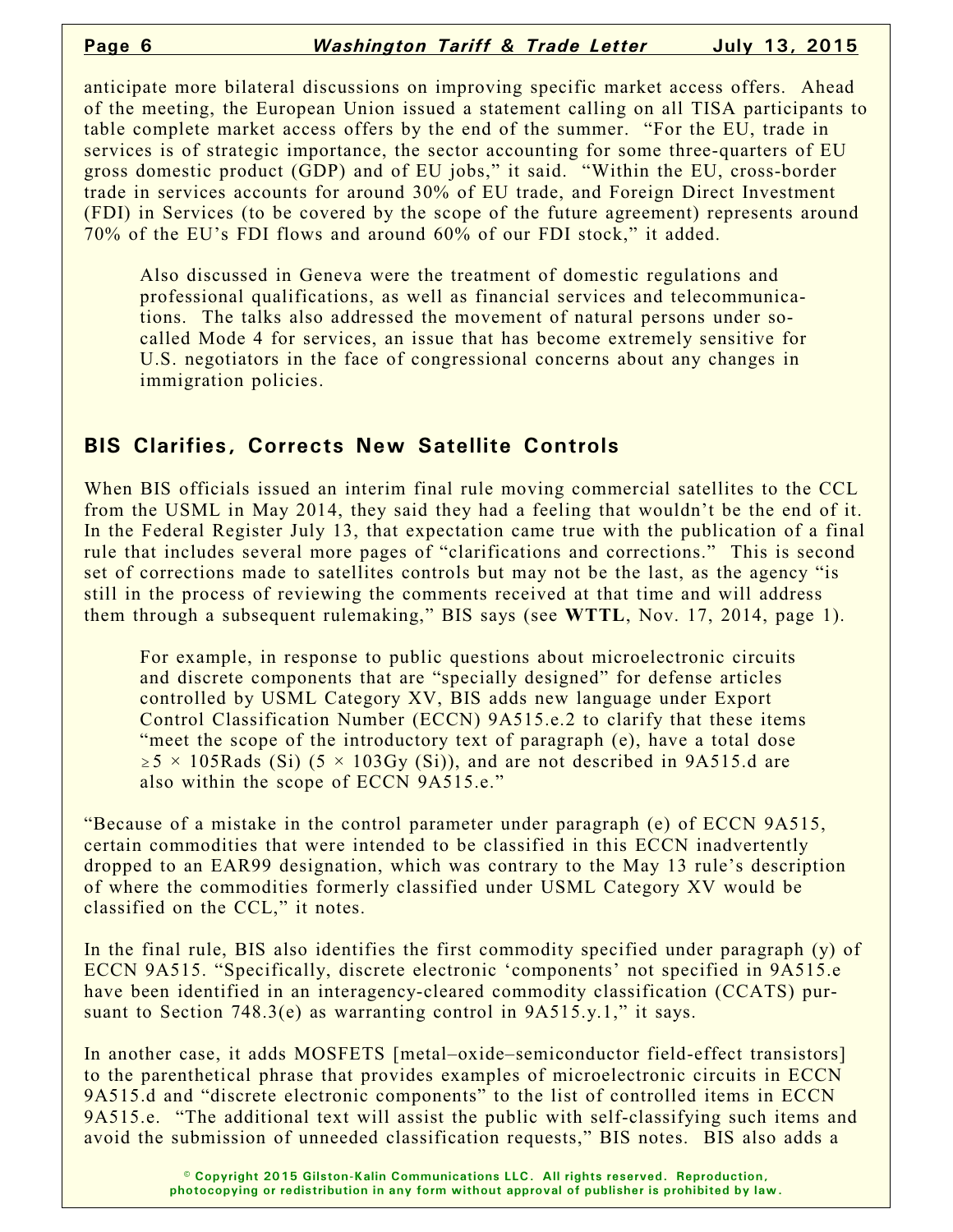definition of "microcircuit" to ECCN 9A515. For the purposes of that entry, a 'microcircuit' means "a device in which a number of passive or active elements are considered as indivisibly associated on or within a continuous structure to perform the function of a circuit," BIS says.

#### **Handelman Returns to Defense, Dearth to Be Acting DDTC Chief**

Ken Handelman has left his post as deputy assistant secretary (DAS) of State for defense trade controls and returned to the Defense Department where he will become principal DAS in the international security affairs office, DDTC announced July 6. As of that date, Tony Dearth, who now serves as director of DDTC's licensing office, will fill Handelman's post as acting DAS. Dearth "will be supported in his acting role" by Lisa Aguirre, who is director of DDTC's management office, the agency said.

Dearth has been at DDTC since 2003 and has headed the licensing office since November 2013. He came to State after retiring from the Air Force where he spent 21 years, including in posts in nuclear operations and control. Dearth graduated from the ROTC program at Kansas State University in 1984 with a B.S. in computer science, and earned his M.S. in systems management in 1987 from the University of Southern California.

Handelman was on a two-year temporary assignment to DDTC from Defense but his tour was not scheduled to end until the fall. No reason was given for his early departure and no permanent replacement has been named. Handelman served at the Pentagon from 1995 to 2013 before moving to State.

The change in DDTC's leadership comes at a time when the agency's workload is shrinking significantly due to export control reforms and the shift of thousands of licenses to the BIS (see **WTTL**, June 15, page 7). DDTC has also undergone reorganization to accommodate the shift in license applications with changes to the USML.

Handelman's appointment to DDTC reflected the recent pattern of naming Defense officials to head the agency. In earlier years, the post had been filled by officials promoted from within State. As a result of this shift in personnel policy, DDTC has not been led by a person with regulatory experience or the ability to question the decisions of lowerlevel bureaucrats, industry sources say. Handelman came to DDTC after much of the technical work for transferring items from the USML to the Commerce Control List (CCL) has been done by his predecessor, Bob Kovac, but Handelman oversaw the publication of key proposals and final rules implementing the changes.

### **Destination Control Statements Need More Work, Industry Says**

Manufacturers and shipping companies praised the effort of BIS and DDTC to harmonize the destination control statements (DCS) required under their respective regulations, but in comments the two agencies posted on their websites July 8, industry complained about the continuing divergences between the Export Administration Regulations (EAR) and International Traffic in Arms Regulations (ITAR). In particular, the comments raised concerns about which documents are required to carry the harmonized language. When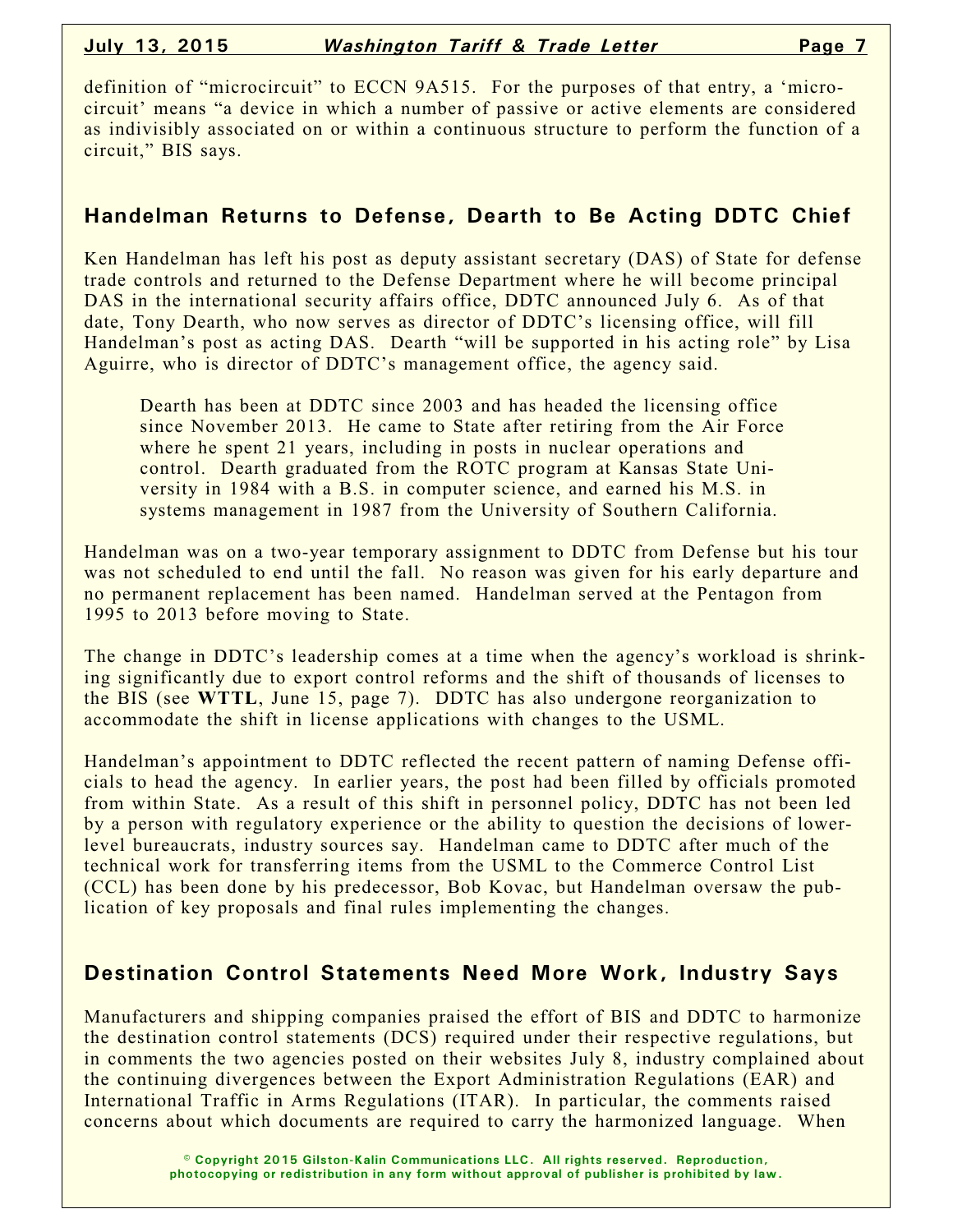the two agencies proposed the harmonization of DCS wording in parallel Federal Register notices in May, they said they were looking to make the exporting process as seamless as possible for companies that are moving from DDTC to BIS jurisdiction (see **WTTL**, May 25, page 10). In its comments, Boeing applauded the ability to use the common DCS text on shipments containing items that fall under both regulations.

"However, requirements for placement of the DCS have not been harmonized and there is language in both proposals that requires further clarity," it wrote. "For example, the DDTC proposal states that, 'the bill of lading, air waybill, or other shipping document **and** the purchase documentation or invoice (emphasis added)' must incorporate the DCS," Boeing said. Instead of "invoice," BIS uses the term "commercial invoice." "For some exporters the term 'invoice' refers to the final billing document that moves electronically, whereas the 'commercial invoice' moves with the freight," it noted.

Although the DCS text is now aligned, UPS expressed "significant concern" about the proposed ITAR requirement to place the text on the bill of lading and air waybill, which in certain instances is a label appended to the outside of a package. That "would likely have the unintended effect of signaling package contents to third parties, which is a security concern," it wrote.

FedEx echoed that concern about DDTC's additional document requirements. The proposal "not only does not remove the requirement to incorporate the DCS as an integral part of the air waybill, but it also has additional requirements to incorporate the country of ultimate destination, end-user, and license or other approval number or exemption citation applicable to each item contained in a shipment. This additional information is not required under the rule proposed by BIS," the air carrier noted.

CompTIA, an industry trade association, quantified the burden of BIS' additional requirement to apply the DCS language to "contractual documentation" without defining that term. The language **"**should be limited to documents that accompany the shipment," it wrote. "One CompTIA member estimates that in its current state the proposed requirement would require amendments to more than 650,000 master agreements, statements of work and purchase orders," the organization told BIS.

#### **\* \* \* Briefs \* \* \***

EXPORT-IMPORT BANK: As Ex-Im supporters try to muster votes in Congress to renew bank's now-expired charter, opponents say they are happy with its demise but are not sure it will stay dead. "I'd be happy with where it is now, which is dead, but it's not buried," Senate Banking Committee Chairman Richard Shelby (R-Ala.) told reporters July 8. "You know and I know that up here things that have been declared dead, pronounced dead, embalmed, but still come back to life," he said. "There is a lot of money floating around Washington for the Export-Import Bank," Shelby added (see **WTTL**, July 6, page 5).

EXPORT ENFORCEMENT: Nicholas Kaiga of Brussels and London was deported to Brussels July 7 after serving 27-month prison sentence for violating International Emergency Economic Powers Act (IEEPA). Kaiga attempted to export aluminum tubes controlled for nuclear nonproliferation purposes from company in Schaumburg, Ill., through Belgium, to company in Kuala Lumpur, Malaysia, without Commerce license. Court documents alleged Malaysian business was front company operated by individual in Iran. He pleaded guilty in December

> **© Copyright 2015 Gilston-Kalin Communications LLC. All rights reserved. Reproduction, photocopying or redistribution in any form without approval of publisher is prohibited by law.**